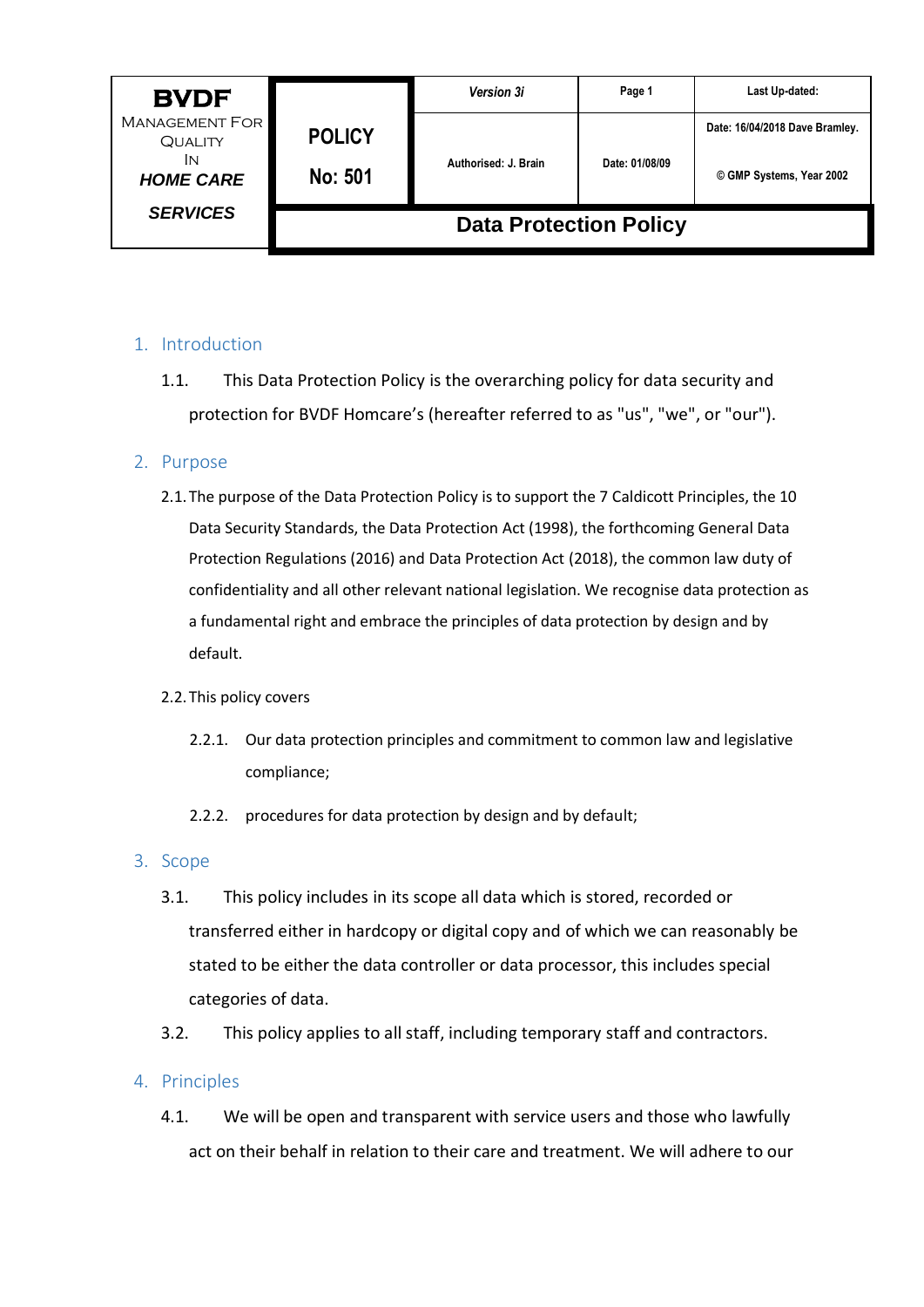| <b>BVDF</b>                                   |                               | <b>Version 3i</b>    | Page 1         | Last Up-dated:                 |
|-----------------------------------------------|-------------------------------|----------------------|----------------|--------------------------------|
| <b>MANAGEMENT FOR</b><br><b>QUALITY</b><br>IN | <b>POLICY</b>                 |                      |                | Date: 16/04/2018 Dave Bramley. |
| <b>HOME CARE</b>                              | <b>No: 501</b>                | Authorised: J. Brain | Date: 01/08/09 | © GMP Systems, Year 2002       |
| <b>SERVICES</b>                               | <b>Data Protection Policy</b> |                      |                |                                |

duty of candour responsibilities as outlined in the Health and Social Care Act 2012.

- 4.2. We will establish and maintain policies to ensure compliance with the Data Protection Act 1998, Human Rights Act 1998, the common law duty of confidentiality and the forthcoming GDPR and Data Protection Action 2018, and all other relevant legislation.
- 4.3. We will establish and maintain policies for the controlled and appropriate sharing of service user and staff information with other agencies, taking account all relevant legislation and citizen consent.
- 4.4. Where consent is required for the processing of personal data we will ensure that informed and explicit consent will be obtained and documented in clear, accessible language and in an appropriate format. The individual can withdraw consent at any time through processes which have been explained to them and which are outlined in the Data Quality Policy. We ensure that it is as easy to withdraw as to give consent.
- 4.5. We will undertake / commission annual audits of our compliance with legal requirements.
- 4.6. We acknowledge our accountability in ensuring that personal data shall be:
	- 4.6.1. Processed lawfully, fairly and in a transparent manner;
	- 4.6.2. Collected for specified, explicit and legitimate purposes and not further processed in a manner that is incompatible with those purposes;
	- 4.6.3. Adequate, relevant and limited to what is necessary in relation to the purposes for which they are processed ('data minimisation');
	- 4.6.4. Accurate and kept up to date;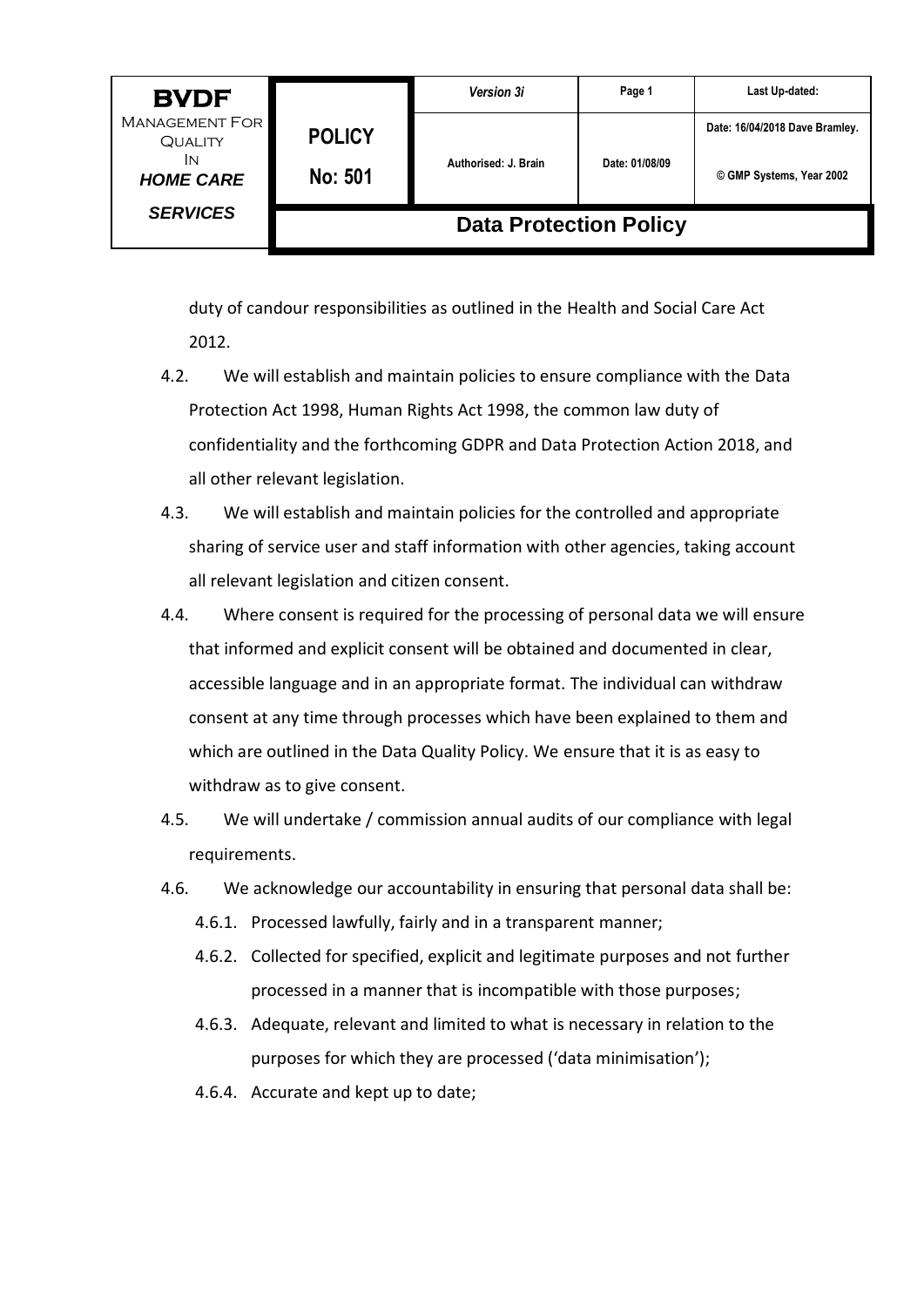| <b>BVDF</b>                                                       |                                 | <b>Version 3i</b>    | Page 1         | Last Up-dated:                                             |
|-------------------------------------------------------------------|---------------------------------|----------------------|----------------|------------------------------------------------------------|
| <b>MANAGEMENT FOR</b><br><b>QUALITY</b><br>IN<br><b>HOME CARE</b> | <b>POLICY</b><br><b>No: 501</b> | Authorised: J. Brain | Date: 01/08/09 | Date: 16/04/2018 Dave Bramley.<br>© GMP Systems, Year 2002 |
| <b>SERVICES</b>                                                   | <b>Data Protection Policy</b>   |                      |                |                                                            |

- 4.6.5. Kept in a form which permits identification of data subjects for no longer than is necessary for the purposes for which the personal data are processed ('storage limitation');
- 4.6.6. Processed in a manner that ensures appropriate security of the personal data.
- 4.7. We uphold the personal data rights outlined in the GDPR;
	- 4.7.1. The right to be informed;
	- 4.7.2. The right of access;
	- 4.7.3. The right to rectification;
	- 4.7.4. The right to erasure;
	- 4.7.5. The right to restrict processing;
	- 4.7.6. The right to data portability;
	- 4.7.7. The right to object;
	- 4.7.8. Rights in relation to automated decision making and profiling.

4.8In line with legislation we will employ a Data Protection Officer (DPO) who will report to the highest management level of the organisation. We will support the DPO with the necessary resources to carry out their tasks and ensure that they can maintain expertise. We guarantee that the DPO will not be pressured on how to carry out their tasks, and that they are protected from disciplinary action when carrying out the tasks associated with their role.

### 5. Underpinning Policies & Procedures

- 5.1. This policy is underpinned by the following:
	- 5.1.1. 501 Data Quality Policy outlines procedures to ensure the accuracy of records and the correction of errors;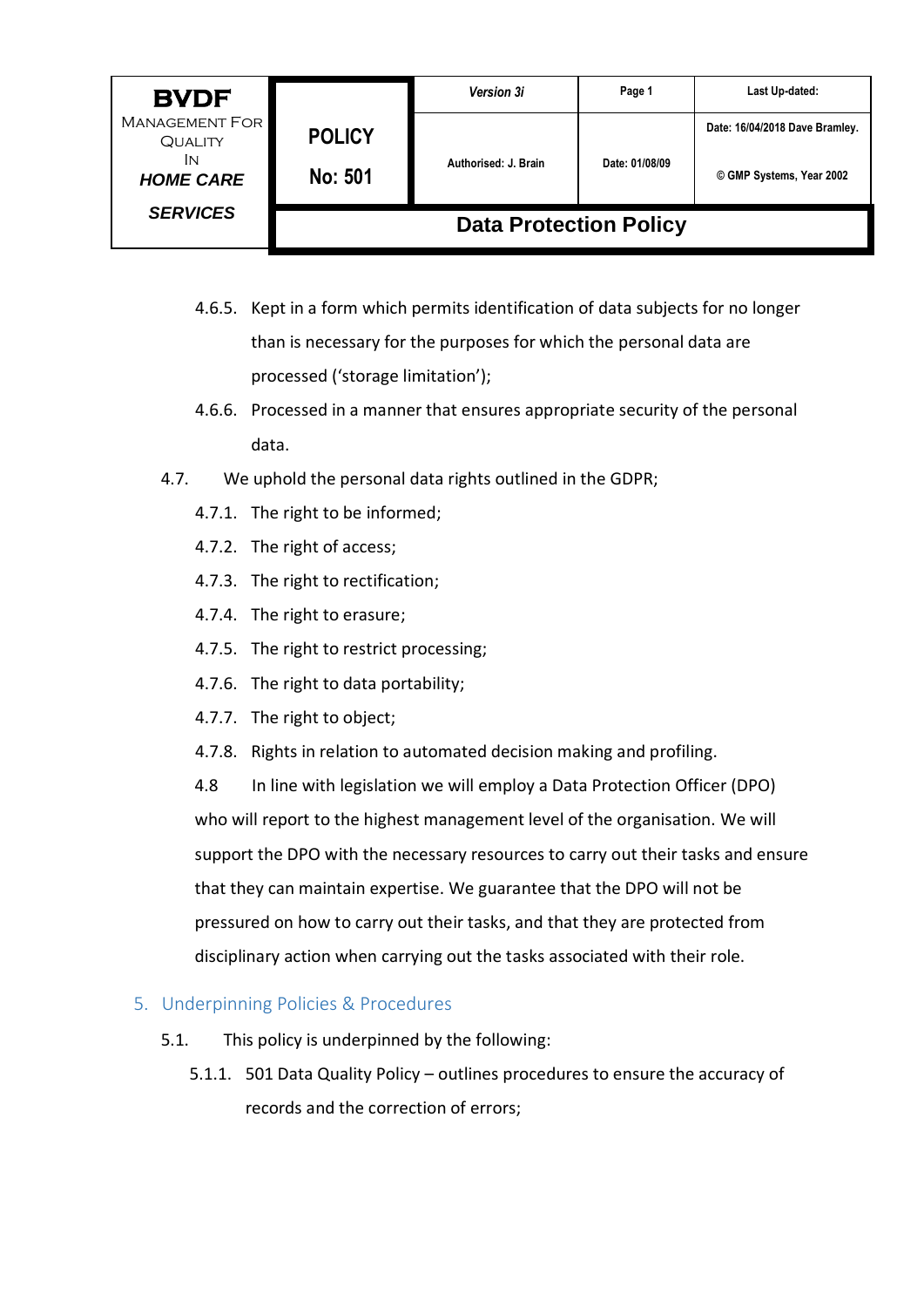| <b>BVDF</b>                                                       |                                 | <b>Version 3i</b>    | Page 1         | Last Up-dated:                                             |
|-------------------------------------------------------------------|---------------------------------|----------------------|----------------|------------------------------------------------------------|
| <b>MANAGEMENT FOR</b><br><b>QUALITY</b><br>IN<br><b>HOME CARE</b> | <b>POLICY</b><br><b>No: 501</b> | Authorised: J. Brain | Date: 01/08/09 | Date: 16/04/2018 Dave Bramley.<br>© GMP Systems, Year 2002 |
| <b>SERVICES</b>                                                   | <b>Data Protection Policy</b>   |                      |                |                                                            |

- 5.1.2. 503 Records Management Policy details the management of records from creation to disposal, this is inclusive of retention and disposal procedures;
- 5.1.3. 504 Data Security Policy outlines procedures for the ensuring the security of data including the reporting of any data security breach;
- 5.1.4. 506 Network Security Policy outlines procedures for securing our network;
- 5.1.5. Business Continuity Plan –outlines the procedures in the event of a security failure or disaster affecting digital systems or mass loss of hardcopy information necessary to the day to day running of our organisation;
- 5.1.6. 505 Staff Confidentiality Code of Conduct provides staff with clear guidance on the disclosure of personal information.

# 6. Data Protection by Design and by Default

- 6.1.We shall implement appropriate organisational and technical measures to uphold the principles outlined above. We will integrate necessary safeguards to any data processing to meet regulatory requirements and to protect individual's data rights. This implementation will take into account the nature, scope, purpose and context of any processing and the risks to the rights and freedoms of individuals caused by the processing.
- 6.2.We shall uphold the principles of data protection by design and by default from the beginning of any data processing.
- 6.3.Any new high-risk data processing activities will be assessed by the DPO using a Data Privacy Impact Assessment (DPIA) before the processing will commence.
- 6.4.All existing data processing has been recorded on our Record of Processing Activities. Each process has been risk assessed and is reviewed annually.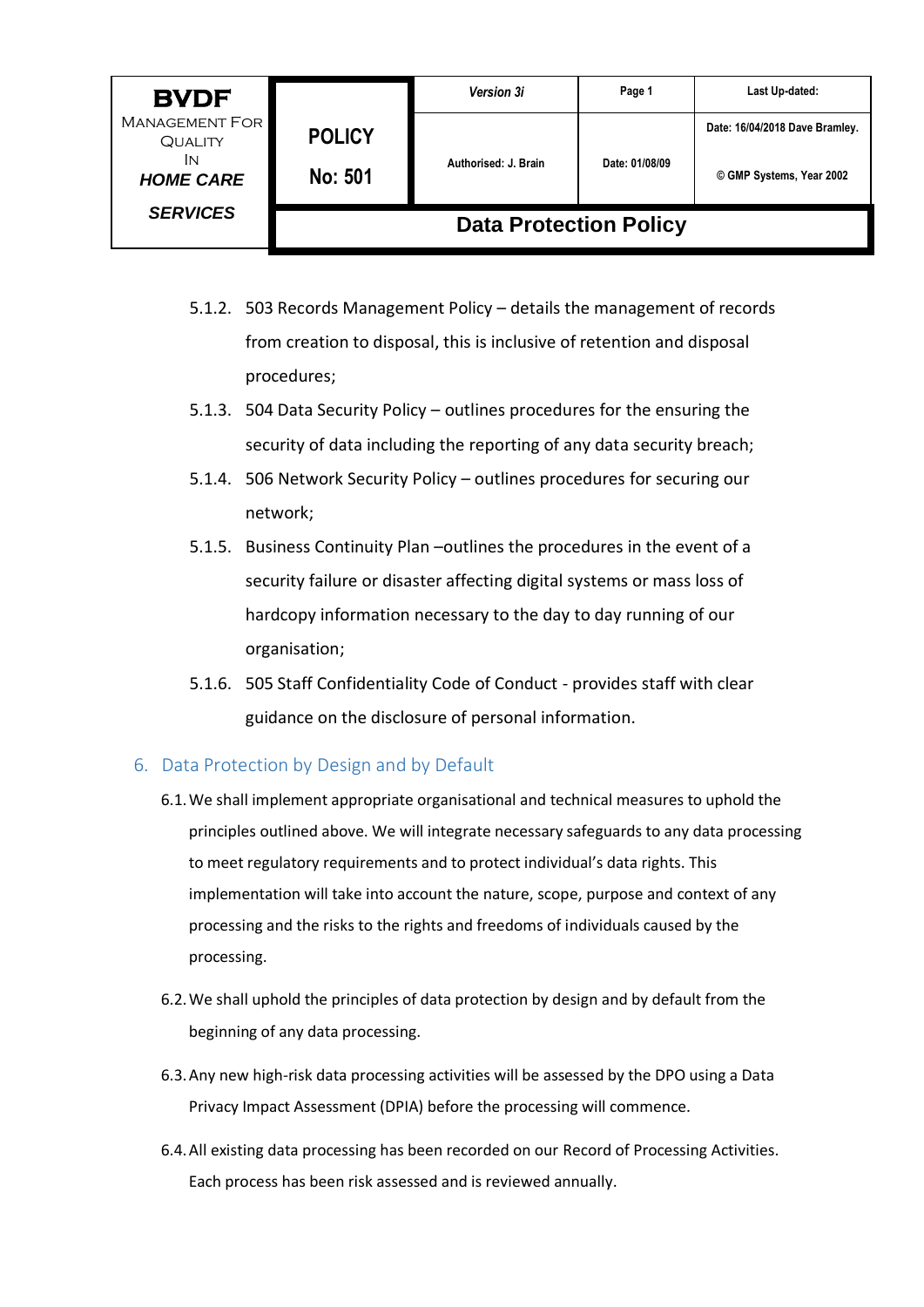| <b>BVDF</b>                                                       |                                 | <b>Version 3i</b>    | Page 1         | Last Up-dated:                                             |
|-------------------------------------------------------------------|---------------------------------|----------------------|----------------|------------------------------------------------------------|
| <b>MANAGEMENT FOR</b><br><b>QUALITY</b><br>İΝ<br><b>HOME CARE</b> | <b>POLICY</b><br><b>No: 501</b> | Authorised: J. Brain | Date: 01/08/09 | Date: 16/04/2018 Dave Bramley.<br>© GMP Systems, Year 2002 |
| <b>SERVICES</b>                                                   | <b>Data Protection Policy</b>   |                      |                |                                                            |

- 6.5.We ensure that, by default, personal data is only processed when necessary for specific purposes and that individuals are therefore protected against privacy risks.
- 6.6.In all processing of personal data, we use the least amount of identifiable data necessary to complete the work it is required for and we only keep the information for as long as it is required for the purposes of processing or any other legal requirement to retain it.

### 7. Responsibilities

- 7.1.Our designated Data Security and Protection Lead is Dave Bramley. The key responsibilities of the lead are:
	- 7.1.1. To ensure the rights of individuals in terms of their personal data are upheld in all instances and that data collection, sharing and storage is in line with the Caldicott Principles;
	- 7.1.2. To define our data protection policy and procedures and all related policies, procedures and processes and to ensure that sufficient resources are provided to support the policy requirements.
	- 7.1.3. To complete the Data Security & Protection Toolkit (DSP Toolkit) annually and to maintain compliance with the DSP Toolkit.
	- 7.1.4. To monitor information handling to ensure compliance with law, guidance and the organisation's procedures and liaising with the Senior Information Risk Owner (SIRO) and DPO to fulfil this work.
- 7.2. Our Designated Data Protection Officer (DPO) is Dave Bramley, they can be contacted via email davidbramley@bvdfhomecare.co.uk; phone: 01670 360927; or at the following address: 20 Stanley Street Blyth Northumberland. NE24 2BU. The key responsibilities of the DPO are:
	- 7.2.1. Overseeing changes to systems and processes;
	- 7.2.2. Monitoring compliance with the GDPR;